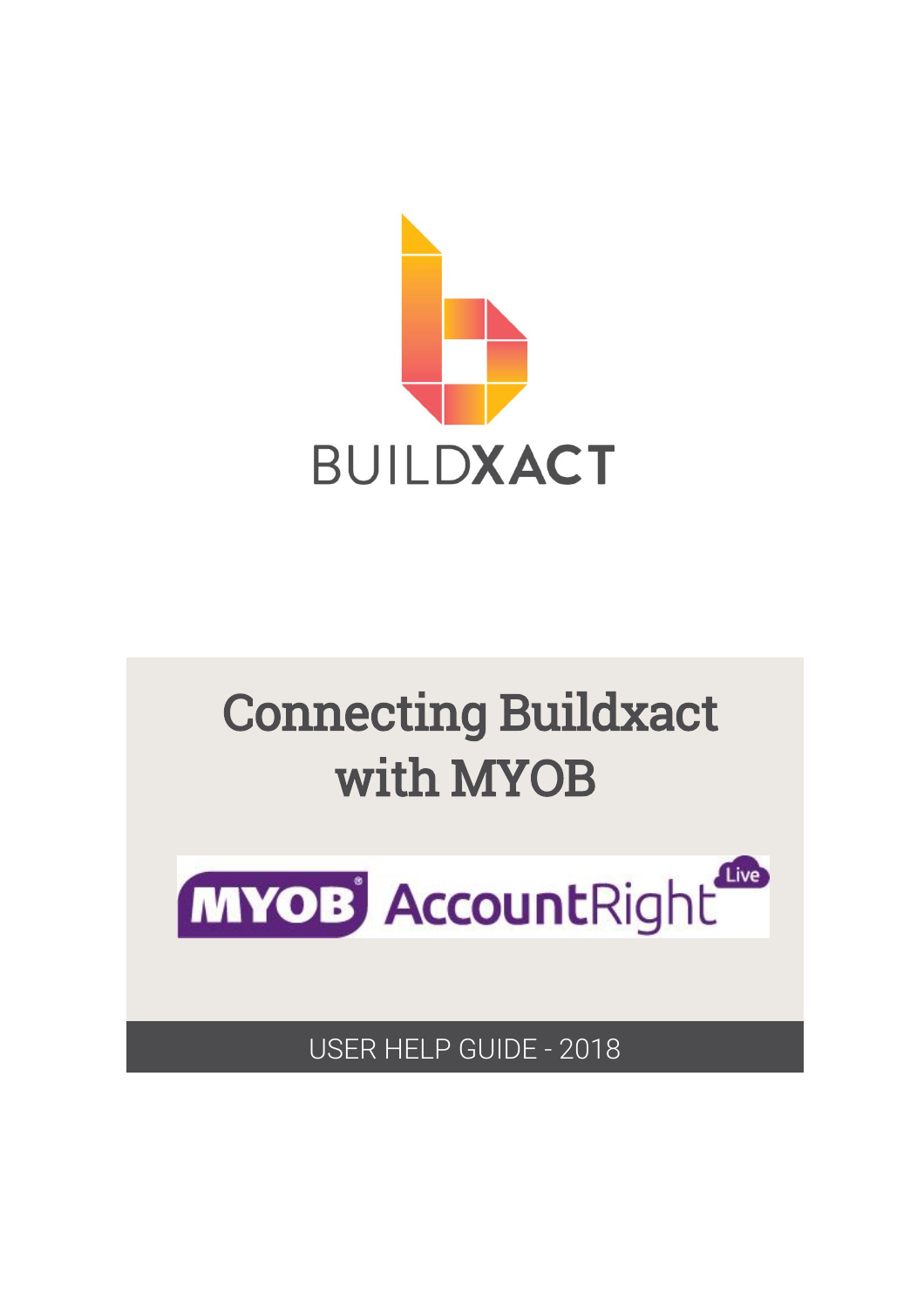

User Help Guide 2018



## **CONTENTS**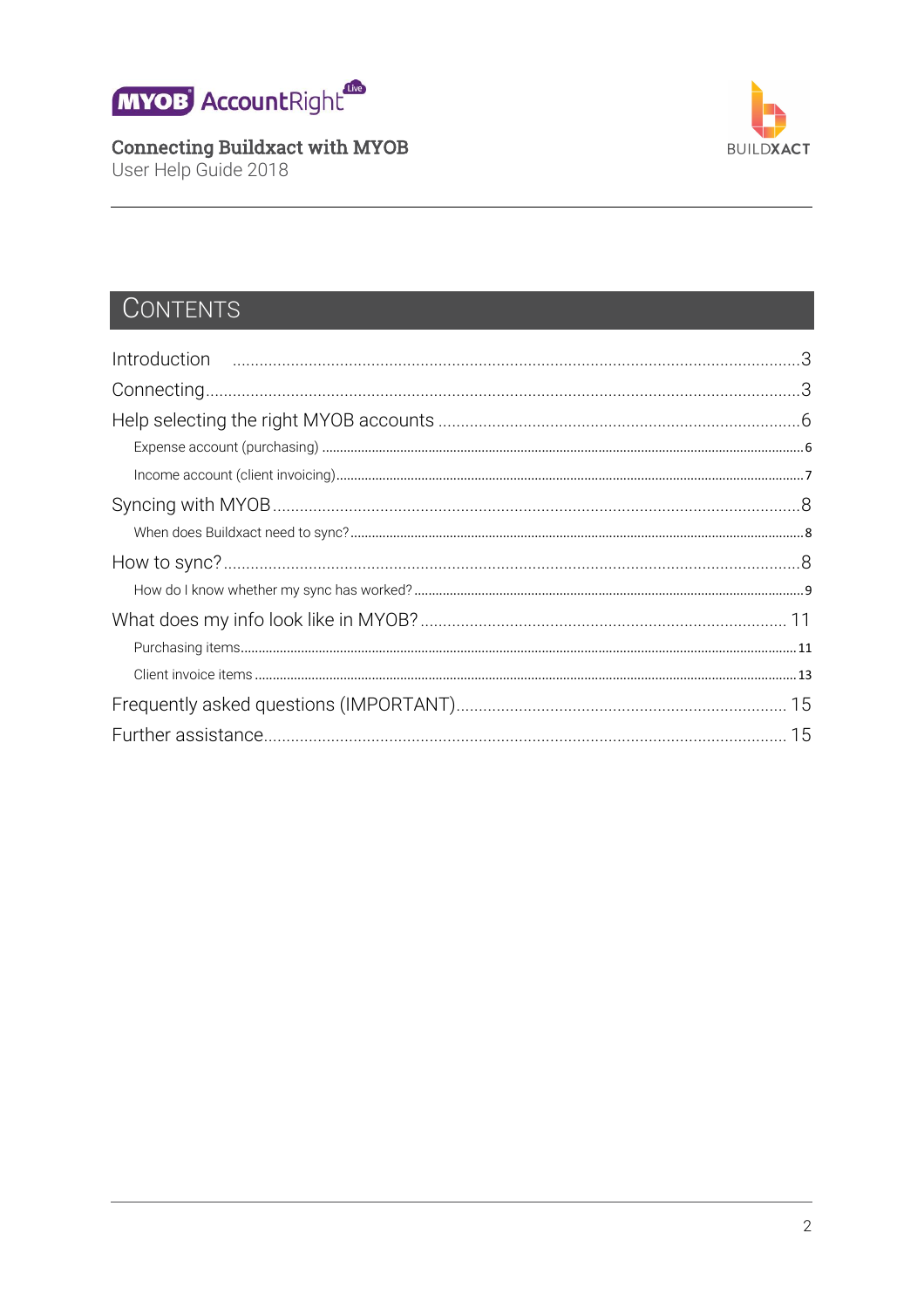





## <span id="page-2-0"></span>Introduction

This document will show you how to connect Buildxact with MYOB Account Right Live (referred to as "MYOB") as well as what information looks like in MYOB when transferred.

<span id="page-2-1"></span>

#### STEP 1

Login in Buildxact and go My account > Integrations

#### STEP 2

Click 'Connect with MYOB' to connect.



#### STEP 3

You may need to enter your login details for MYOB, if not ignore this step.

#### STEP 4

Click Allow Access to confirm you want to connect Buildxact and MYOB

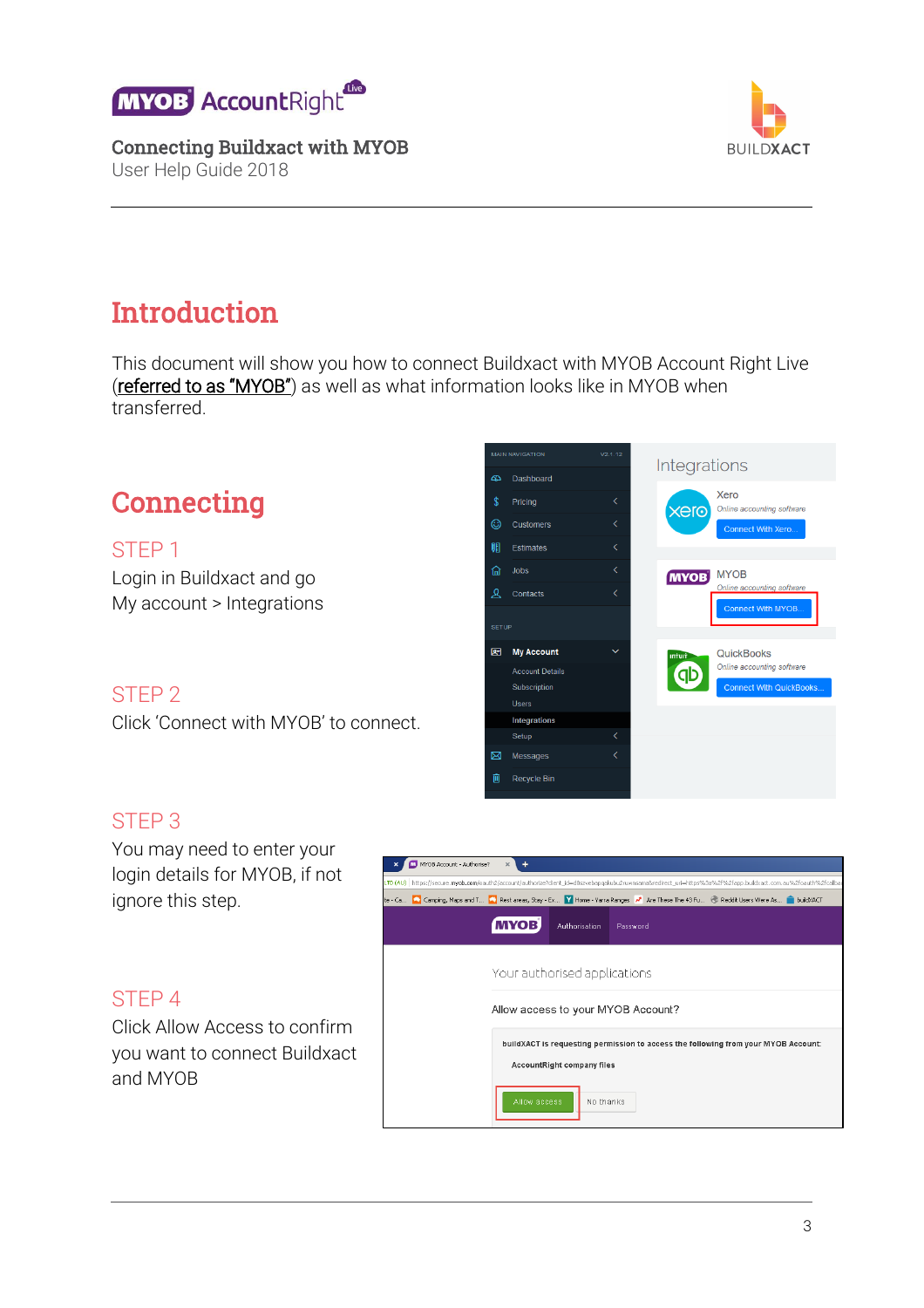





#### STEP 5

Once back in Buildxact you'll need to wait a second while organisation details are brought across.

#### STEP 6

Then you'll need to enter the details for your **company file** (ie: this is not your login to MYOB itself but the login to the file for that company).

TIP: Unless you've changed yours it is most likely administrator with a blank password.

|                                         | <b>MYOB</b><br>Connecting to MYOB |
|-----------------------------------------|-----------------------------------|
|                                         | Select MYOB Company File          |
| Company File:<br>Username:<br>Password: | $\checkmark$<br>administrator     |
|                                         | Cancel<br>Continue                |

#### STEP 7

All done, time to confirm a few details.

#### STEP 8

Now we just need to set a few things, highlighted items in the image below are ones you'll have to set. Items in a red box can be changed if needed, but you'll only need to change these if they are wrong.

TIP: For help selecting the right account see the "Help selecting the right MYOB accounts" section (page ??).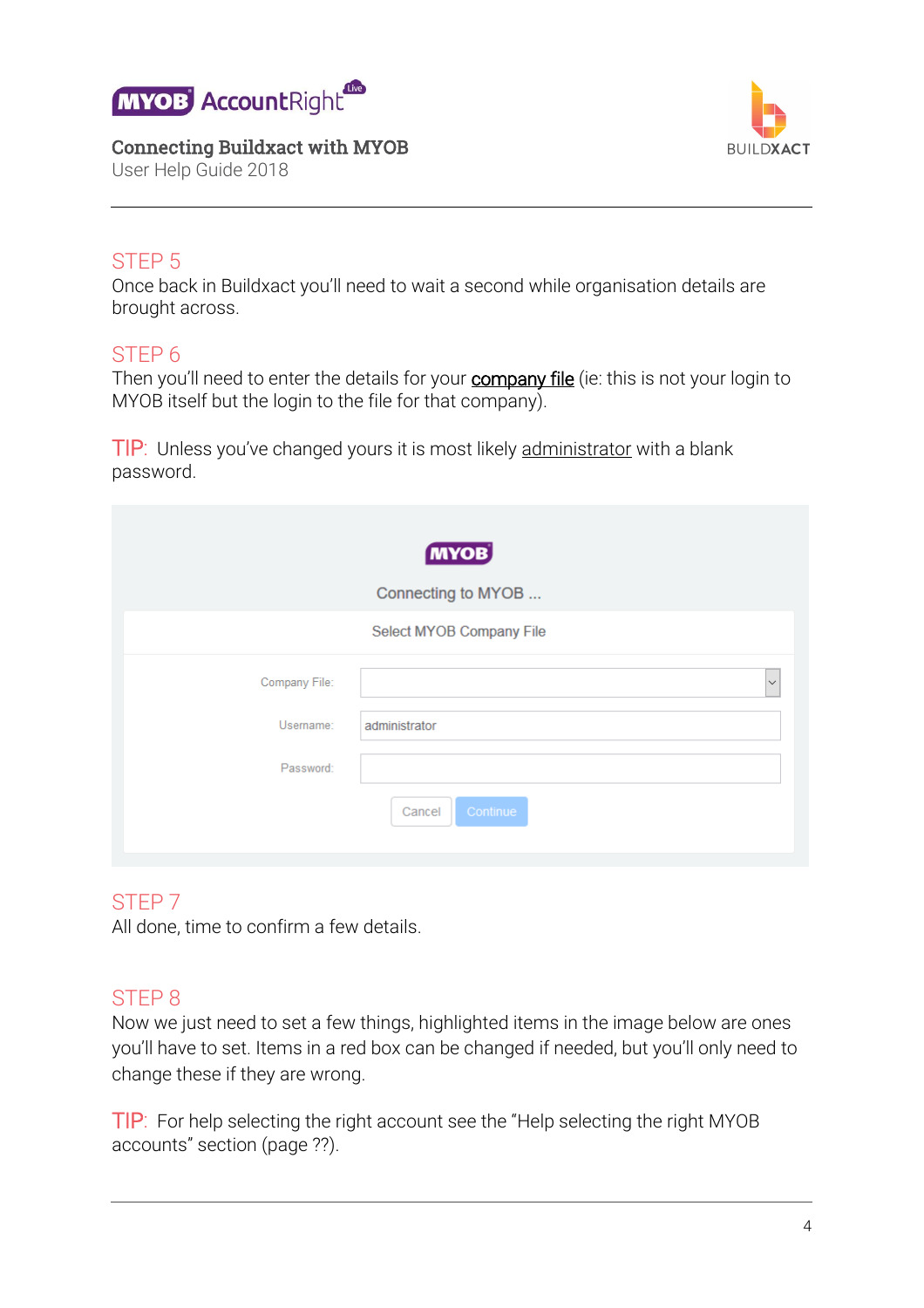



User Help Guide 2018

|    | <b>MYOB Settings</b>            |                                                      | ×<br>Choose how far back<br><b>Buildxact looks for</b>                      |
|----|---------------------------------|------------------------------------------------------|-----------------------------------------------------------------------------|
|    | Organisation:                   | <b>Bx</b>                                            | purchases/invoices to sync                                                  |
|    | Sync items from:                | Wed, 20 Dec 2017                                     |                                                                             |
|    | Sync 'Received' Purchase Orders |                                                      | Select a default account<br>for all your purchasing<br>information to go to |
|    |                                 | Use a separate account for Suppliers and Contractors |                                                                             |
|    | <b>Expense Account:</b>         | 6-1000 - General Expenses                            |                                                                             |
|    |                                 |                                                      | You can override this account in each purchase order.                       |
|    | Expense Tax Type:               | Goods & Services Tax                                 |                                                                             |
|    | Expense Tax-Free Type:          | <b>GST Free</b>                                      | Select a default account<br>for all you invoicing                           |
|    | Sync 'Invoiced' Job Invoices    |                                                      | information to go to                                                        |
|    | Income Account:                 | 4-2000 - Construction Incom                          |                                                                             |
|    | Income Tax Type:                | Goods & Services Tax                                 | <b>Check these boxes</b><br>are correct (usually                            |
|    | Income Tax-Free Type:           | <b>GST Free</b>                                      | €<br>this will happen<br>automatically)                                     |
| Yα |                                 |                                                      |                                                                             |
|    |                                 |                                                      | $\times$ Cancel<br>✓ Save and Close                                         |

#### STEP 9

Check everything is working properly by performing a sync. Head to the "Syncing with MYOB" section (page ??) of this document for info on how to do this.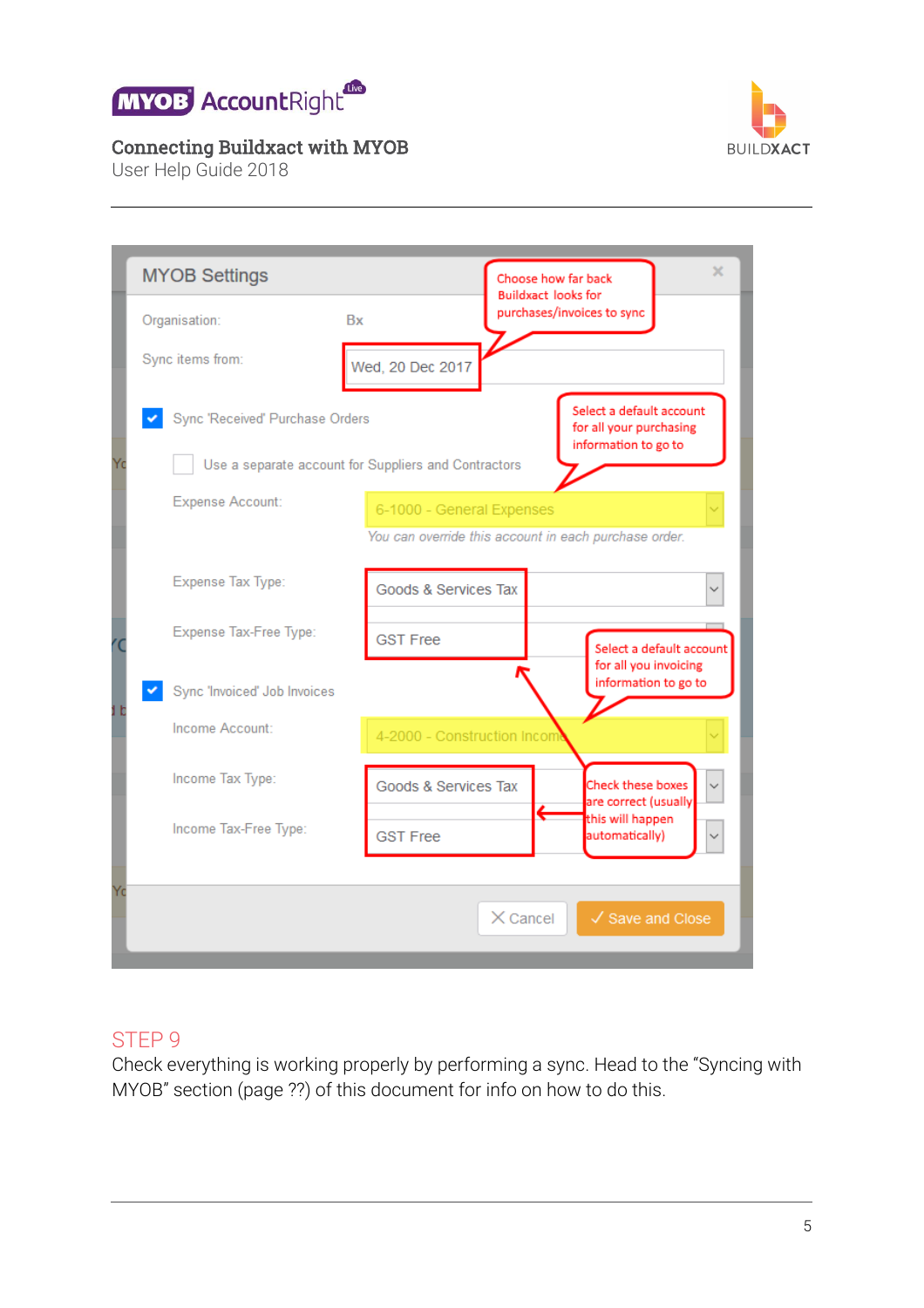

Connecting Buildxact with MYOB User Help Guide 2018



## <span id="page-5-0"></span>Help selecting the right MYOB accounts

This section will help aid your decision in selecting the right to accounts (in XERO) for your purchase and client invoice information.

To see which accounts you can use head to MYOB and into your accounts list.



#### <span id="page-5-1"></span>Expense account (purchasing)

First of all the accounts to which you'll send purchase information, by definition this is an "expense" account. Below are ticked and crossed suitable and not suitable accounts within my MYOB account.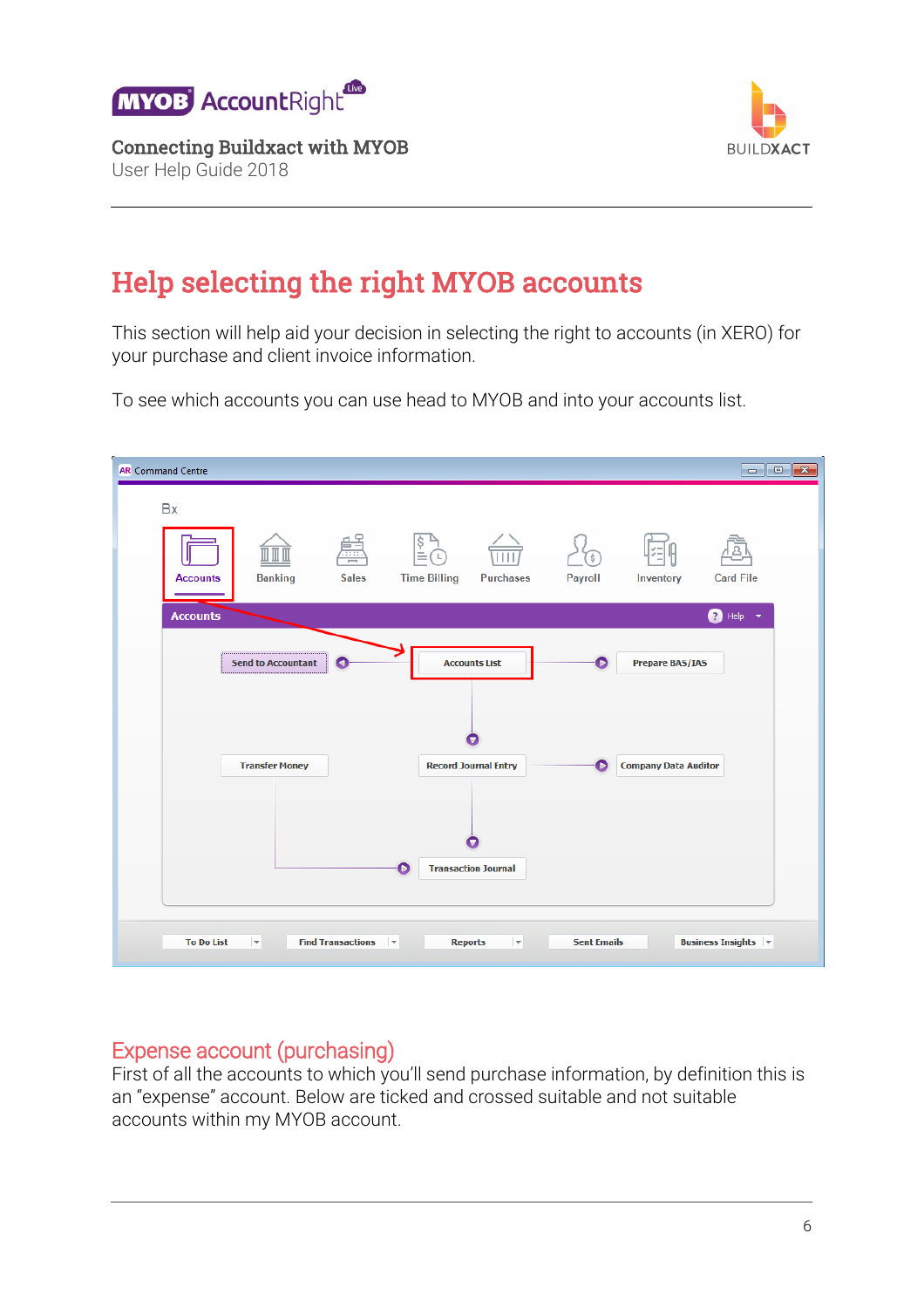





User Help Guide 2018

| <b>AR Accounts List</b>      |                                                           |                                    |                                                             | $\begin{array}{c c c c c c} \hline \multicolumn{3}{c }{\mathbf{C}} & \multicolumn{3}{c }{\mathbf{X}} \end{array}$ |
|------------------------------|-----------------------------------------------------------|------------------------------------|-------------------------------------------------------------|-------------------------------------------------------------------------------------------------------------------|
|                              | 수 New / Edit - Print - Budgets                            |                                    |                                                             | 2 Help for this window                                                                                            |
| All Accounts Asset           | Cost Of Sales<br>Liability<br>Equity<br>Expense<br>Income | Other Income                       | Other Expense                                               |                                                                                                                   |
| Search: Enter text to search |                                                           | $\overline{\mathbf{x}}$            | 6-000 and 6-1000 are both<br>just summary accounts, and you |                                                                                                                   |
| <b>Account Number</b>        | <b>Account Name</b>                                       | Type                               | cannot send information to them                             |                                                                                                                   |
| $6 - 0000$<br>১              | <b>Expenses</b>                                           | <b>Expense</b>                     |                                                             | \$0.00                                                                                                            |
| $6 - 1000$                   |                                                           |                                    |                                                             | \$0.00                                                                                                            |
| $6 - 1100$                   | <b>General Expenses</b>                                   | <b>Expense</b><br>Expense          | <b>GST</b>                                                  | \$0.00                                                                                                            |
| 6-1199                       | Accounting/Bookeeping Fees<br><b>General Costs</b>        |                                    | $N-T$                                                       | \$0.00                                                                                                            |
| $6 - 1200$                   |                                                           | Expense                            |                                                             |                                                                                                                   |
| $6 - 1300$                   | Advertising & Marketing<br><b>Bank Fees</b>               | <b>Expense</b>                     | <b>GST</b>                                                  | \$0.00<br>\$0.00                                                                                                  |
|                              |                                                           |                                    | You want one of the accounts that                           |                                                                                                                   |
| $6 - 1400$                   | <b>Borrowing Expenses</b><br><b>Bad Debts</b>             | falls below the summary account.   |                                                             | \$0.00                                                                                                            |
| $6 - 1500$                   |                                                           |                                    | I created this General Cost account                         | \$0.00                                                                                                            |
| $6 - 1600$                   | <b>Cleaning Expenses</b>                                  | specifically for Buildxact to send |                                                             | \$0.00                                                                                                            |
| $6 - 1700$                   | <b>Electricity Expenses</b>                               | information to                     |                                                             | \$0.00                                                                                                            |
| 6-1800                       | <b>Gas Expenses</b>                                       | <b>EXPLAINER</b>                   | <b>SST</b>                                                  | \$0.00                                                                                                            |
| $6 - 1900$                   | <b>Legal Fees</b>                                         | Expense                            | <b>GST</b>                                                  | \$0.00                                                                                                            |
| 6-2000                       | <b>Telephone Expenses</b>                                 | Expense                            | <b>GST</b>                                                  | \$0.00                                                                                                            |
| $6 - 2100$                   | Parking/Tolls Expenses                                    | Expense                            | <b>GST</b>                                                  | \$0.00                                                                                                            |
| 6-2200                       | Equip. Repairs & Maintenance                              | Expense                            | <b>GST</b>                                                  | \$0.00                                                                                                            |
| 6-2300                       | General Repairs & Maintenance                             | Expense                            | <b>GST</b>                                                  | \$0.00                                                                                                            |

#### <span id="page-6-0"></span>Income account (client invoicing)

Secondly, the accounts to which you'll send client invoice information to, by definition this is an "income" account. Below are ticked and crossed suitable and not suitable accounts within my MYOB account.

|                       | Search: Enter text to search | 4-0000 is just a summary account,<br>$\overline{\mathbf{x}}$<br>and you cannot send information |            |        |                                          |
|-----------------------|------------------------------|-------------------------------------------------------------------------------------------------|------------|--------|------------------------------------------|
| <b>Account Number</b> | <b>Account Name</b>          | to it.                                                                                          |            | Linked | Balance                                  |
| ∕⊙<br>4-0000          | <b>Income</b>                | <b>Income</b>                                                                                   |            |        | \$0.00                                   |
| $\bigcirc$ / 4-1000   | Service & Repair Income      | Income                                                                                          | <b>GST</b> |        | \$0.00                                   |
| $\bigodot$ 4-2000     | <b>Construction Income</b>   | Income                                                                                          | <b>GST</b> |        | \$0.00                                   |
| $\bigcirc$ / 4-3000   | <b>Renovation Income</b>     | Income                                                                                          | <b>GST</b> |        | \$0.00                                   |
| $\bullet$ / 4-4000    | <b>Contract Variations</b>   | Income                                                                                          | <b>GST</b> |        | .00<br>You want one of the accounts that |
| $\bigcirc$ / 4-5000   | Freight Income               | Income                                                                                          | <b>GST</b> |        | ,00<br>falls below the summary account.  |
| $\bigcirc$ / 4-6000   | Late Fees Collected          | Income                                                                                          | <b>GST</b> |        | b.oo<br>We're using Construction here.   |
| $\bigcirc$ / 4-7000   | <b>Fuel Tax Credits</b>      | Income                                                                                          | $N-T$      |        | .00                                      |
|                       | 8 Accounts                   |                                                                                                 |            |        |                                          |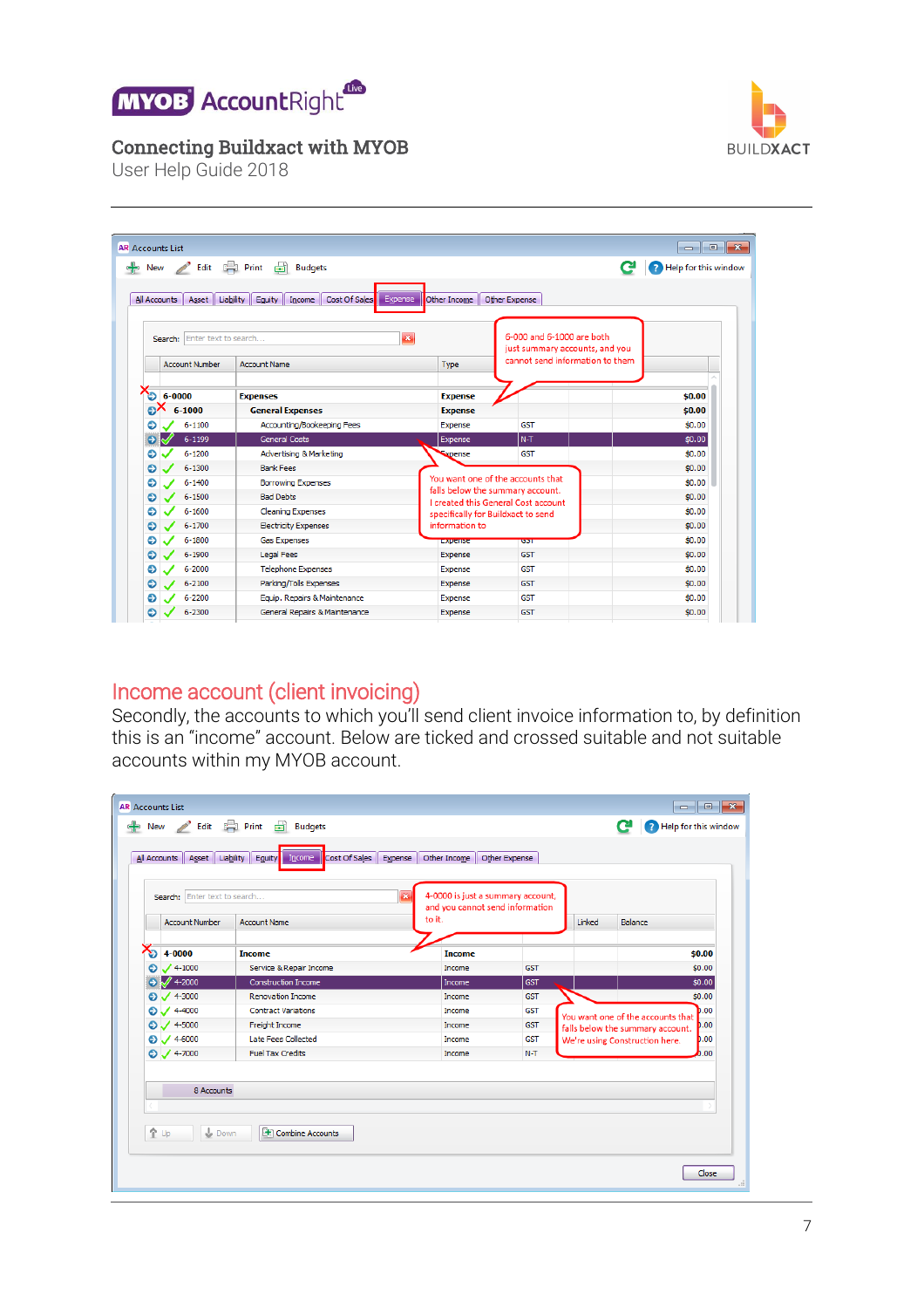

**BUILDXACT** 

Connecting Buildxact with MYOB

User Help Guide 2018

# <span id="page-7-0"></span>Syncing with MYOB

This section will show you the two different ways to prompt Buildxact to sync with MYOB, how to know if it is ready to sync, and how to know the results of a sync.

#### <span id="page-7-1"></span>When does Buildxact need to sync?

Buildxact will want to sync (send information to MYOB) when there are purchase orders which are marked as received, or invoices marked as invoiced (or received) which have not previously been synced (sent across).

| Order # $\triangleq$   | Description $\triangle$  |                                | Supplier $# \triangle$ | Supplier            | Create                    | Required $\triangle$      | Total (Ex) $\triangleq$ | Status $\triangleq$ |
|------------------------|--------------------------|--------------------------------|------------------------|---------------------|---------------------------|---------------------------|-------------------------|---------------------|
| 0001                   | <b>Building Supplies</b> |                                |                        | Bunnings            | Dec 20, 2017              | Jan 16, 2018              | \$2,000.00              | Received            |
| Invoice $# \triangleq$ | Description $\triangle$  | Invoiced $\blacktriangleright$ | Due $\triangleq$       | Contract $% \doteq$ | Contract (Ex) $\triangle$ | Variations (Ex) $\approx$ | Total (Ex) $\triangleq$ | Status $\triangleq$ |
|                        |                          |                                |                        |                     |                           |                           |                         |                     |
| 0001                   | Deposit                  | Dec 20, 2017                   | Jan 3, 2018            | 10.00               | \$250.00                  | \$0.00                    | \$250.00                | Invoiced            |

You'll know Buildxact has items ready to sync when you see a sync icon at the top of the screen. The icon will also display the number of items ready to sync, as shown below:



#### <span id="page-7-2"></span>How to sync?

There are two ways to do this:

#### OPTION 1

Click the sync icon at the top of the screen

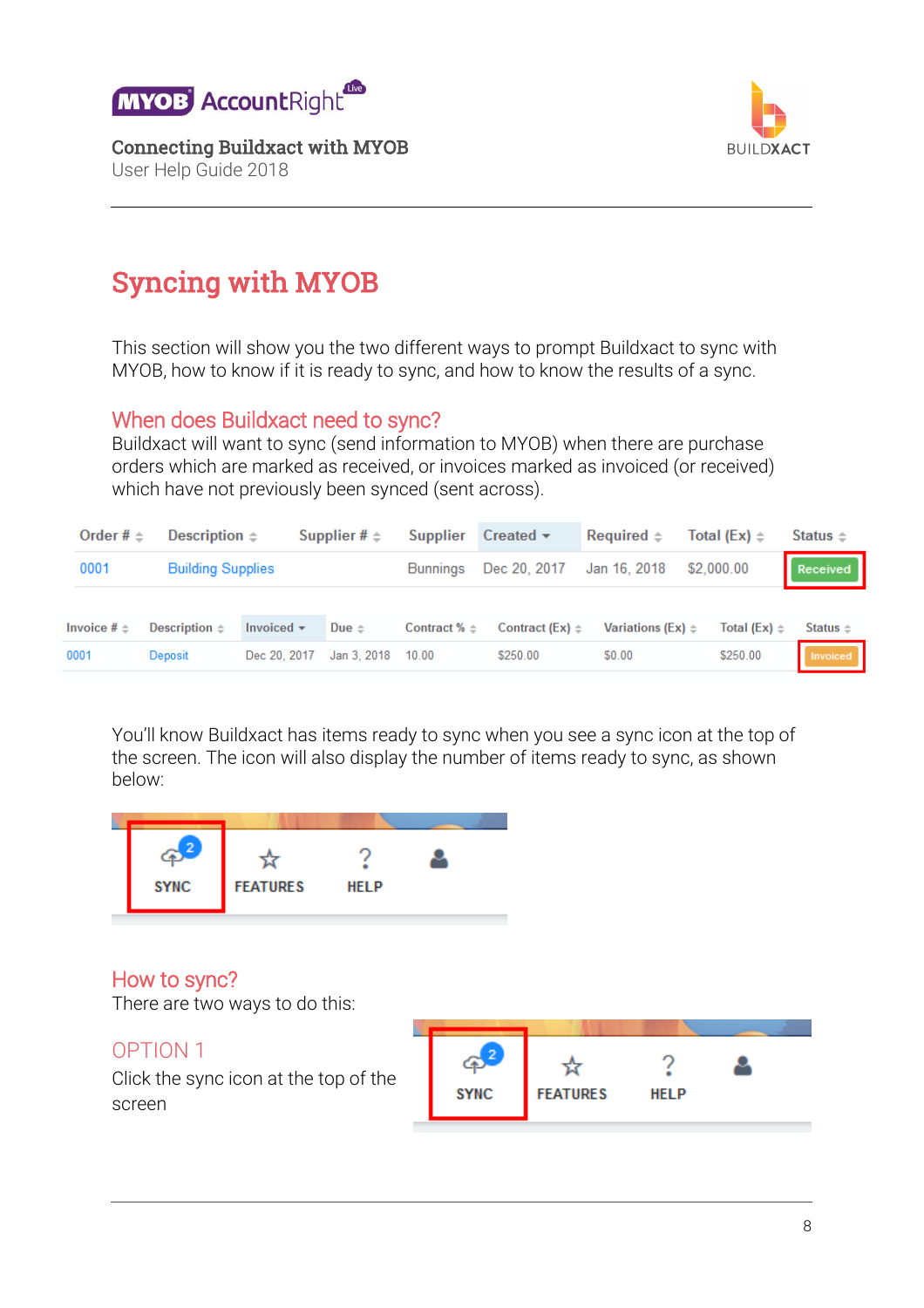

User Help Guide 2018



#### OPTION 2

Click Go to My Account > Integrations, and click the Sync Now button under MYOB

| <b>MYOB</b> | <b>MYOB</b><br>Online accounting software |                                |
|-------------|-------------------------------------------|--------------------------------|
|             |                                           | You are connected to MYOB (Bx) |
|             | Sync Now (2 items)                        | Settings                       |

Either way you'll be given this message and a sync (send of information) will occur in the next five minutes.

| <b>MYOB</b> | <b>MYOB</b><br>Online accounting software                       |
|-------------|-----------------------------------------------------------------|
|             | i You are connected to MYOB (Bx)<br>Sync Now (1 items) Settings |
|             | Syncing (this may take up to 5 minutes)                         |

#### <span id="page-8-0"></span>How do I know whether my sync has worked?

Within My Account > Integrations you will see 'Last sync was successful'. Click on 'View Log' for detailed information on the most recent sync.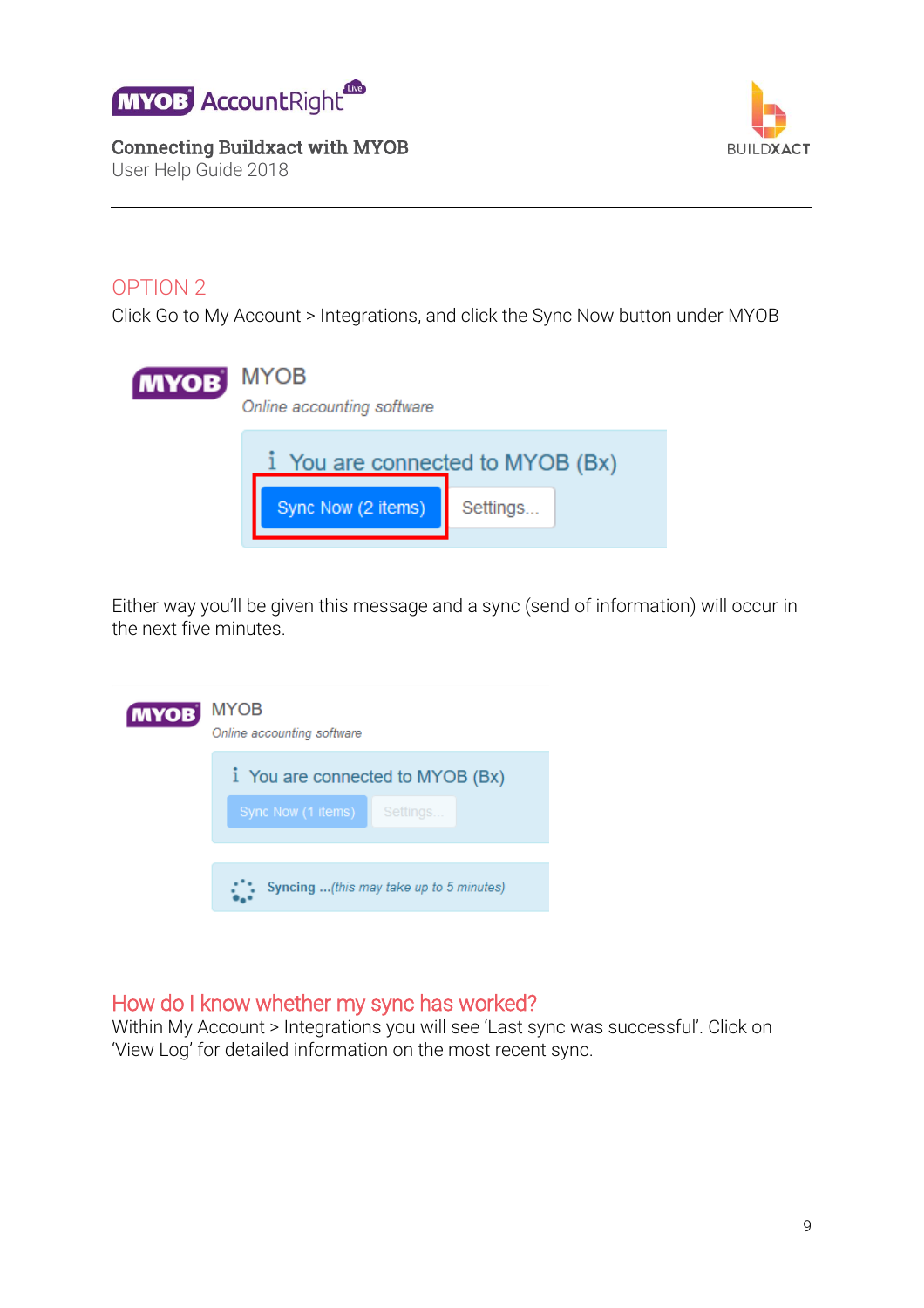



User Help Guide 2018

### **MYOB** MYOB

| Online accounting software                                     |
|----------------------------------------------------------------|
| <i>i</i> You are connected to MYOB (Bx)                        |
| Nothing to sync<br>Settings                                    |
| $\sqrt{\phantom{a}}$ Last sync was successful<br>3 minutes ago |
|                                                                |

For detailed information on all syncs, click on 'Print' to generate a full report for the selected date range.

| <b>Sync Log</b>                                                                                                                                                                                                                                                                                                                                                                                             |          |                 |          | x              |
|-------------------------------------------------------------------------------------------------------------------------------------------------------------------------------------------------------------------------------------------------------------------------------------------------------------------------------------------------------------------------------------------------------------|----------|-----------------|----------|----------------|
| Connecting to myob<br>Updated Organisation, Account List and Tax Rates<br>Found 2 purchase order(s) to sync.<br>Generated MYOB Bill for Buildxact Order 0001 - Bunnings for \$2,200.00<br>Generated MYOB Bill for Buildxact Order 0002 - Frank's Supplies for \$440.00<br>Found 1 invoice(s) to sync.<br>Generated MYOB Invoice for Buildxact Claim/Invoice 0001 - ben for \$275.00<br>Sync was successful. |          |                 |          | a.             |
| Print log from:                                                                                                                                                                                                                                                                                                                                                                                             | 20/11/17 | $\mathsf{to}$ : | 20/12/17 | Print          |
|                                                                                                                                                                                                                                                                                                                                                                                                             |          |                 |          | $\times$ Close |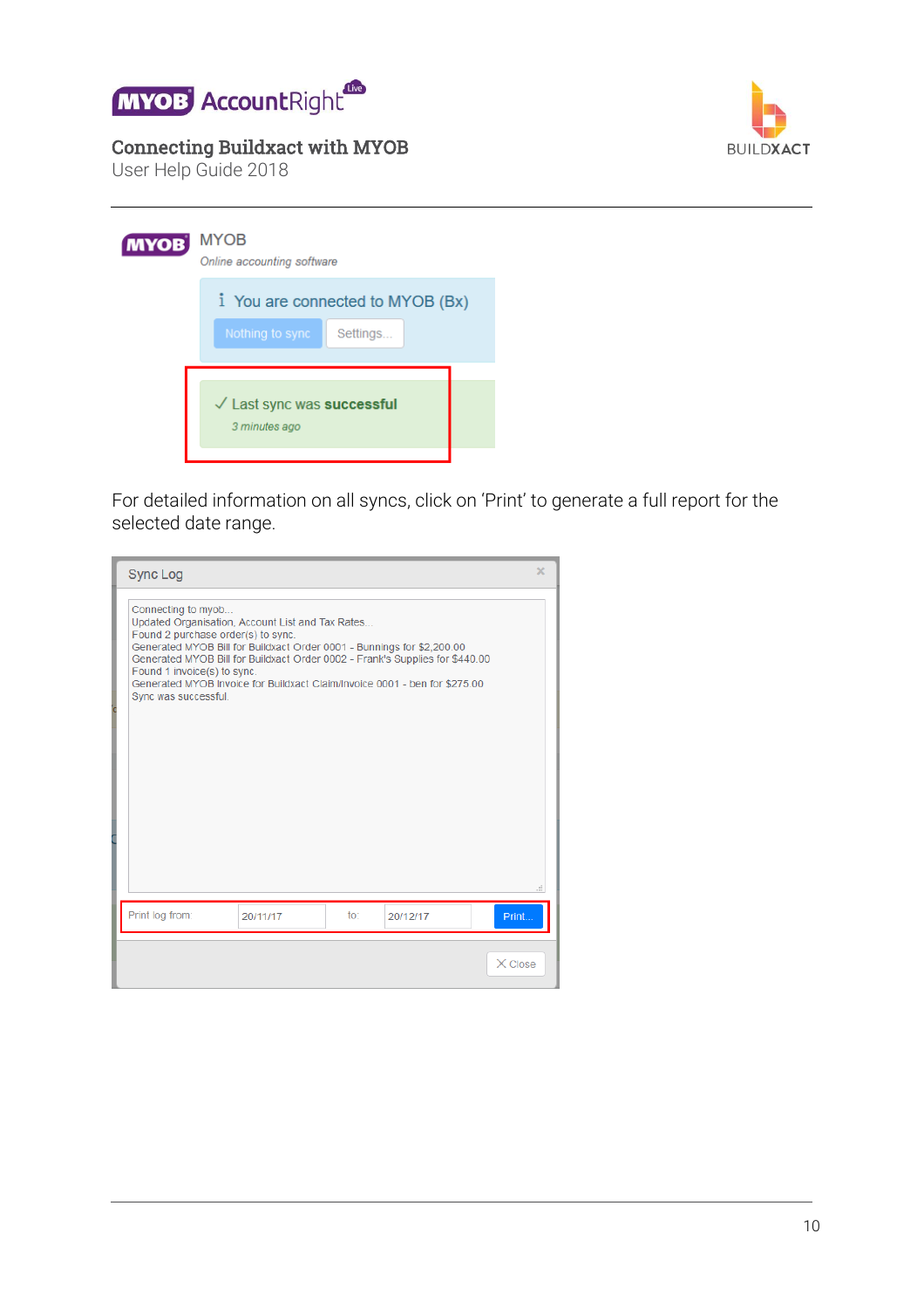

Connecting Buildxact with MYOB User Help Guide 2018



## <span id="page-10-0"></span>What does my info look like in MYOB?

#### <span id="page-10-1"></span>Purchasing items

#### STEP 1

Head to Purchases > Purchases Register in MYOB.

| <b>AR</b> Command Centre                                      |                            |                                              |                    |                                          | $\begin{array}{c c c c c c} \hline \multicolumn{3}{c }{\textbf{}} & \multicolumn{3}{c }{\textbf{}} & \multicolumn{3}{c }{\textbf{}} & \multicolumn{3}{c }{\textbf{}} & \multicolumn{3}{c }{\textbf{}} \end{array}$ |
|---------------------------------------------------------------|----------------------------|----------------------------------------------|--------------------|------------------------------------------|--------------------------------------------------------------------------------------------------------------------------------------------------------------------------------------------------------------------|
| <b>Bx</b>                                                     | ≕<br>111                   | L                                            |                    |                                          |                                                                                                                                                                                                                    |
| <b>Banking</b><br><b>Accounts</b>                             | $=$<br><b>Sales</b>        | <b>Time Billing</b><br><b>Purchases</b>      | Payroll            | Inventory                                | <b>Card File</b>                                                                                                                                                                                                   |
| <b>Purchases</b>                                              |                            |                                              |                    |                                          | Ð<br>Help                                                                                                                                                                                                          |
|                                                               |                            | <b>Purchases Register</b><br>▼               |                    |                                          |                                                                                                                                                                                                                    |
| <b>Pay Bills</b><br>$\overline{\phantom{a}}$                  | O                          | <b>Enter Purchases</b>                       | (⊲                 | In Tray                                  |                                                                                                                                                                                                                    |
| <b>Prepare Electronic</b><br>Payments<br><b>Print Cheques</b> |                            | <b>Print/Email Purchase</b><br><b>Orders</b> | O                  | <b>Report Taxable</b><br><b>Payments</b> |                                                                                                                                                                                                                    |
| $\overline{\phantom{a}}$<br><b>Print/Email Remittance</b>     |                            |                                              |                    |                                          |                                                                                                                                                                                                                    |
| <b>Advices</b>                                                | O                          | <b>Transaction Journal</b>                   |                    |                                          |                                                                                                                                                                                                                    |
| <b>To Do List</b><br>$\overline{\phantom{a}}$                 | <b>Find Transactions v</b> | <b>Reports</b><br>$\overline{\phantom{a}}$   | <b>Sent Emails</b> |                                          | <b>Business Insights v</b>                                                                                                                                                                                         |

#### STEP 2

Purchasing information from Buildxact lands in the Open Bills section of MYOB.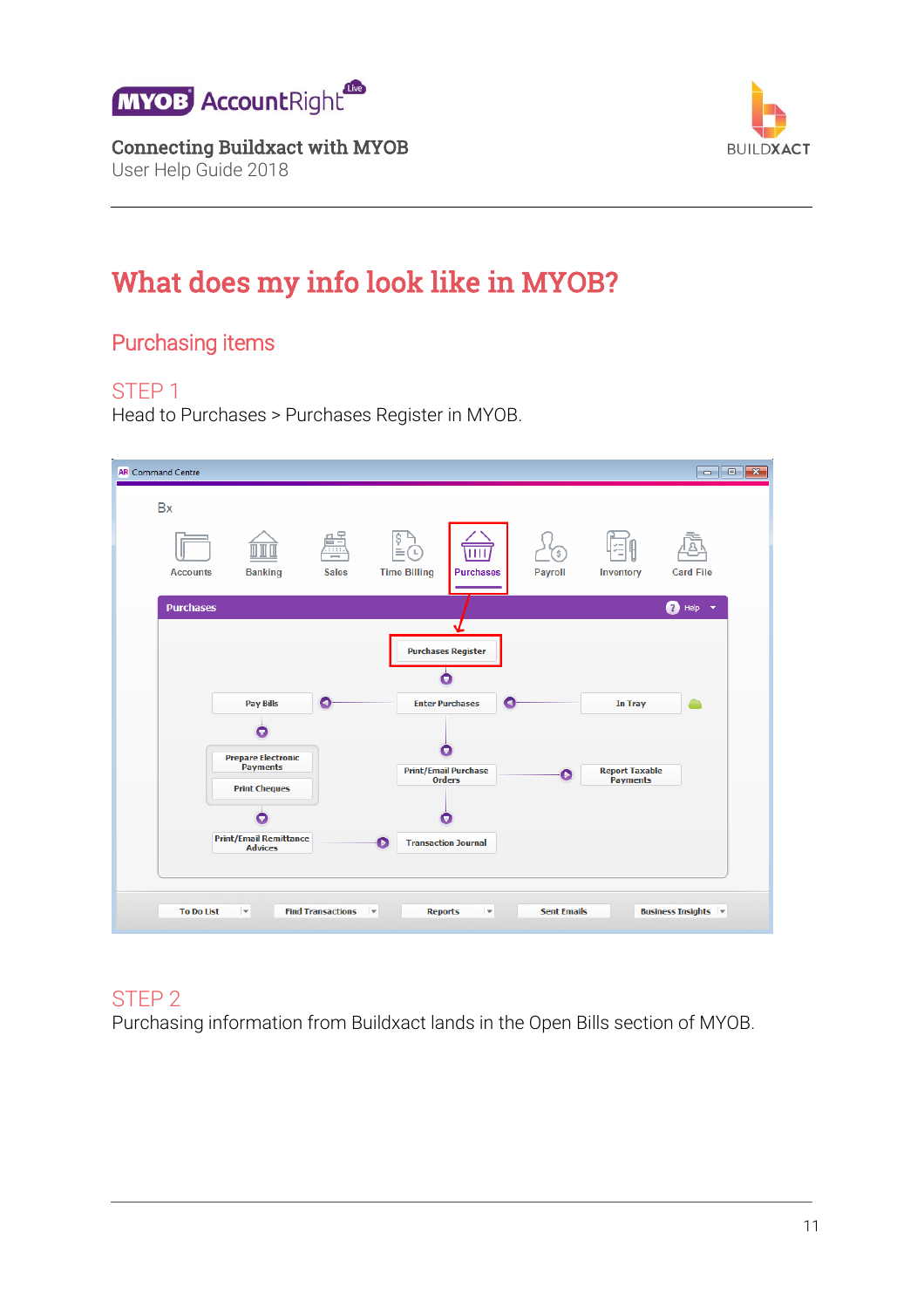



User Help Guide 2018

| <b>AR Purchases Register</b> |                                           |                                         | $\begin{array}{c c c c c c} \hline \multicolumn{3}{c }{\mathbf{C}} & \multicolumn{3}{c }{\mathbf{S}} & \multicolumn{3}{c }{\mathbf{S}} & \multicolumn{3}{c }{\mathbf{S}} & \multicolumn{3}{c }{\mathbf{S}} & \multicolumn{3}{c }{\mathbf{S}} & \multicolumn{3}{c }{\mathbf{S}} & \multicolumn{3}{c }{\mathbf{S}} & \multicolumn{3}{c }{\mathbf{S}} & \multicolumn{3}{c }{\mathbf{S}} & \multicolumn{3}{c }{\mathbf{S}} & \multicolumn{3}{c }{\mathbf$ |  |
|------------------------------|-------------------------------------------|-----------------------------------------|-------------------------------------------------------------------------------------------------------------------------------------------------------------------------------------------------------------------------------------------------------------------------------------------------------------------------------------------------------------------------------------------------------------------------------------------------------|--|
| ÷<br>Print                   |                                           |                                         | <b>C</b> <sup>1</sup> P Help for this window                                                                                                                                                                                                                                                                                                                                                                                                          |  |
|                              |                                           |                                         |                                                                                                                                                                                                                                                                                                                                                                                                                                                       |  |
|                              |                                           |                                         |                                                                                                                                                                                                                                                                                                                                                                                                                                                       |  |
| Search By: All Suppliers     | $\boxed{\mathbf{v}}$                      |                                         |                                                                                                                                                                                                                                                                                                                                                                                                                                                       |  |
| Dated From: 1/12/2017        | $\overline{\mathbf{v}}$<br>To: 20/12/2017 | ☑                                       |                                                                                                                                                                                                                                                                                                                                                                                                                                                       |  |
|                              |                                           |                                         |                                                                                                                                                                                                                                                                                                                                                                                                                                                       |  |
| All Purchases Quotes         | Open Bills<br>Order <sub>s</sub>          | <b>F</b> eturns & Debits   Closed Bills |                                                                                                                                                                                                                                                                                                                                                                                                                                                       |  |
|                              |                                           |                                         |                                                                                                                                                                                                                                                                                                                                                                                                                                                       |  |
| Search: Enter text to search |                                           | $\overline{\mathbf{x}}$                 |                                                                                                                                                                                                                                                                                                                                                                                                                                                       |  |
| Date                         | $\Delta$<br>PO No. 4                      | Supplier In<br>Supplier                 | Amt Due<br>Promised<br>Amount                                                                                                                                                                                                                                                                                                                                                                                                                         |  |
| 20/12/2017<br>∍              | PO0001                                    | Bunnings                                | \$2,200.00<br>\$2,200.00                                                                                                                                                                                                                                                                                                                                                                                                                              |  |
| 20/12/2017                   | PO0002                                    | Frank's Supplies                        | \$440.00<br>\$440.00                                                                                                                                                                                                                                                                                                                                                                                                                                  |  |
|                              |                                           |                                         |                                                                                                                                                                                                                                                                                                                                                                                                                                                       |  |
|                              |                                           |                                         |                                                                                                                                                                                                                                                                                                                                                                                                                                                       |  |
|                              |                                           |                                         |                                                                                                                                                                                                                                                                                                                                                                                                                                                       |  |
|                              |                                           |                                         |                                                                                                                                                                                                                                                                                                                                                                                                                                                       |  |
|                              |                                           |                                         | \$2,640.00 \$2,640.00                                                                                                                                                                                                                                                                                                                                                                                                                                 |  |
|                              |                                           |                                         |                                                                                                                                                                                                                                                                                                                                                                                                                                                       |  |
| Pay Bill                     |                                           |                                         |                                                                                                                                                                                                                                                                                                                                                                                                                                                       |  |
|                              |                                           |                                         |                                                                                                                                                                                                                                                                                                                                                                                                                                                       |  |
|                              |                                           |                                         | New Bill<br>Close                                                                                                                                                                                                                                                                                                                                                                                                                                     |  |

#### STEP 3

Order PO0001 is now open.

| <b>AR Purchases - Edit Service</b> |                                                               |                                           |                         |                                |                   |                       |                                    |                              |                                                       | $\parallel$ o $\parallel$ x<br>$\Box$ |
|------------------------------------|---------------------------------------------------------------|-------------------------------------------|-------------------------|--------------------------------|-------------------|-----------------------|------------------------------------|------------------------------|-------------------------------------------------------|---------------------------------------|
|                                    | Print $\bullet$ $\bullet$ Send To $\bullet$ $\bullet$ Journal |                                           | 昏<br>Layout             | <b>S</b> <sup>■</sup> Register |                   |                       |                                    |                              |                                                       | <b>2</b> Help for this window         |
| <b>BILL</b>                        |                                                               |                                           |                         |                                |                   |                       |                                    |                              |                                                       |                                       |
|                                    | Supplier: $\odot$                                             | Bunnings<br>Reportable Payment            |                         | $\Theta$                       |                   |                       | Terms: 0 0% 1st Net 30th after EOM |                              | Tax Inclusive<br>the supplier invoice number in       | This will come across if you enter    |
|                                    | Ship to: $\vee$                                               | <b>Bunnings</b>                           |                         |                                |                   | Purchase No.:         | PO0001                             |                              | <b>Buildxact against a received</b><br>purchase order |                                       |
|                                    |                                                               |                                           |                         |                                | Supplier Inv No.: | Date:                 | ◙<br>20/12/2017                    |                              |                                                       |                                       |
| Description                        |                                                               |                                           |                         |                                | Account No.       | Amount                | Job                                | Tax                          |                                                       |                                       |
|                                    | Framing - 50                                                  |                                           |                         |                                | 6-1199            |                       | \$2,000.00 J1001                   | <b>GST</b>                   |                                                       |                                       |
|                                    | Comment:                                                      | Added by buildXACT from order J1001/PO000 |                         |                                |                   | Subtotal:<br>Freight: |                                    | \$2,000.00<br>$$0.00$ $\vee$ | <b>GST</b>                                            | Θ                                     |
|                                    | Ship Via:                                                     |                                           |                         | $\Theta$<br>Θ                  |                   | Tax: <                |                                    | \$200.00                     |                                                       |                                       |
|                                    | <b>Promised Date:</b>                                         |                                           | $\overline{\mathbf{v}}$ |                                |                   | <b>Total Amount:</b>  | \$2,200.00                         |                              |                                                       |                                       |
|                                    | Journal Memo:                                                 | Purchase; Bunnings                        |                         |                                | Applied to Date:  |                       |                                    | $$0.00$ $\vee$               | History                                               |                                       |
|                                    | <b>Bill Delivery Status:</b>                                  | To be Printed                             | ⊡                       |                                |                   | <b>Balance Due:</b>   |                                    | \$2,200.00                   |                                                       |                                       |
|                                    | Save as Recurring                                             | Payment<br>ab'                            | Spell                   |                                |                   |                       |                                    |                              |                                                       |                                       |
|                                    |                                                               |                                           |                         |                                |                   |                       |                                    |                              | ОК                                                    | Cancel<br>$\mathcal{A}$               |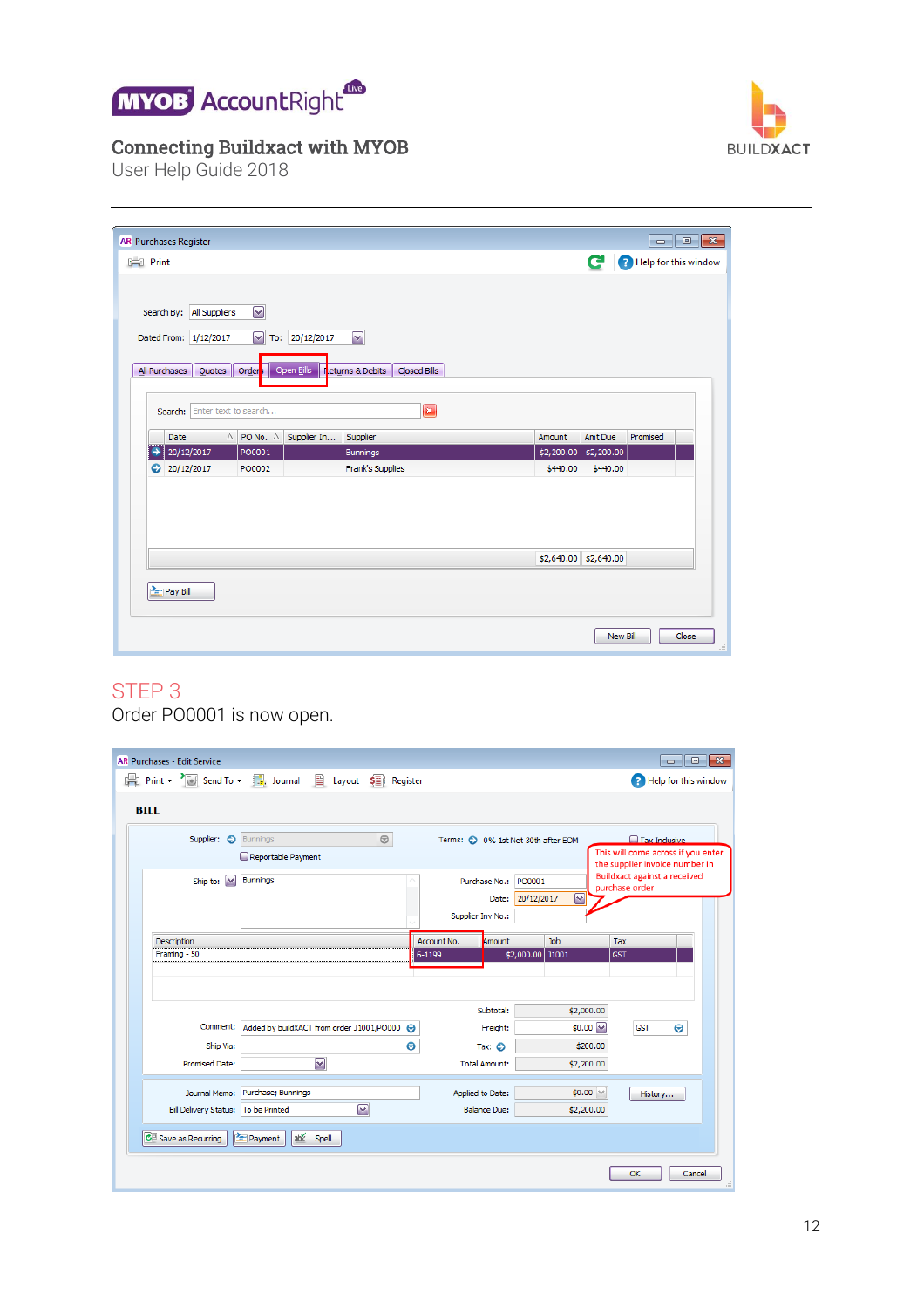

User Help Guide 2018



#### <span id="page-12-0"></span>Client invoice items

#### STEP 1

Head to Sales > Sales Register in MYOB.

| <b>AR</b> Command Centre                                                  | $\overline{\phantom{a}}$ $\overline{\phantom{a}}$ $\overline{\phantom{a}}$ $\overline{\phantom{a}}$                                                           |  |
|---------------------------------------------------------------------------|---------------------------------------------------------------------------------------------------------------------------------------------------------------|--|
| Bx<br>=−<br>ᆖ<br><b>Banking</b><br><b>Sales</b><br><b>Accounts</b>        | <b>Time Billing</b><br><b>Purchases</b><br>Payroll<br><b>Card File</b><br>Inventory                                                                           |  |
| <b>Sales</b>                                                              | $\bullet$ Help $\bullet$<br><b>Sales Register</b><br>۰.                                                                                                       |  |
| <b>Print/Email Statements</b><br>O                                        | <b>Enter Sales</b><br><b>Receive Payments</b><br>O<br>≂<br><b>Print/Email Invoices</b><br><b>Print Receipts</b>                                               |  |
| <b>To Do List</b><br>$\overline{\phantom{a}}$<br><b>Find Transactions</b> | <b>Transaction Journal</b><br>⊂<br><b>Sent Emails</b><br><b>Business Insights v</b><br><b>Reports</b><br>$\overline{\phantom{a}}$<br>$\overline{\phantom{a}}$ |  |

#### STEP 2

Client invoice information from Buildxact lands in the Open Invoices section of MYOB.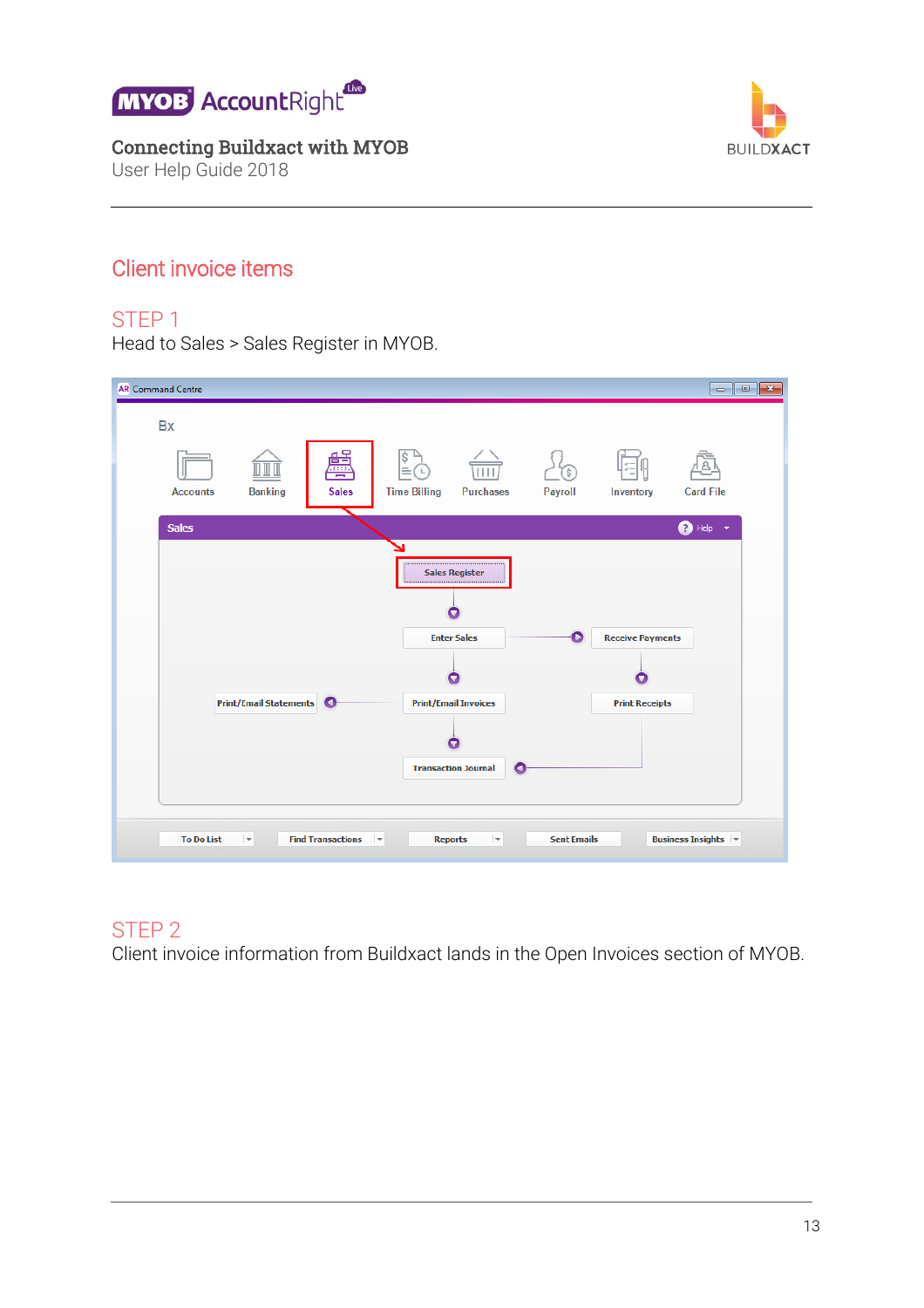



User Help Guide 2018

|           | Search By: All Customers     | $\blacktriangledown$ |                |                                      |            |                           |          |
|-----------|------------------------------|----------------------|----------------|--------------------------------------|------------|---------------------------|----------|
|           | Dated From: 1/12/2017        | $\blacktriangledown$ | To: 20/12/2017 | $\blacktriangleright$                |            |                           |          |
|           |                              |                      |                |                                      |            |                           |          |
| All Sales | Quotes<br>Orders             | Open Invoices        |                | Returns & Credits<br>Closed Invoices |            |                           |          |
|           |                              |                      |                |                                      |            |                           |          |
|           | Search: Enter text to search |                      |                | $\overline{\mathbf{x}}$              |            |                           |          |
|           | Δ<br><b>Date</b>             | Invoice              | Cust PO        | Customer                             | Amount     | Amt Due                   | Promised |
| ⊖         | 20/12/2017                   | <b>INV0001</b>       |                | ben                                  | \$275.00   | \$275.00                  |          |
|           | 20/12/2017                   | <b>INV0002</b>       |                | <b>James</b>                         | \$7,256.20 | \$7,256.20                |          |
| →         | 20/12/2017                   | <b>INV0003</b>       |                | <b>James</b>                         |            | $$14,512.41$ $$14,512.41$ |          |
| Θ         | 20/12/2017                   | <b>INV0004</b>       |                | <b>James</b>                         |            | \$29,024.82 \$29,024.82   |          |
|           | 20/12/2017                   | <b>INV0005</b>       |                | James                                |            | \$21,768.61 \$21,768.61   |          |
|           |                              |                      |                |                                      |            |                           |          |
|           |                              |                      |                |                                      |            | \$72,837.04 \$72,837.04   |          |
|           |                              |                      |                |                                      |            |                           |          |
|           |                              |                      |                |                                      |            |                           |          |

#### STEP 3

#### Order INV0003 is now open.

| <b>AR Sales - Edit Service</b>                                                     |                                                  |             |                                                              |                |                                              | $\begin{array}{c c c c c c} \hline \multicolumn{3}{c }{\mathbf{C}} & \multicolumn{3}{c }{\mathbf{X}} \end{array}$ |  |  |
|------------------------------------------------------------------------------------|--------------------------------------------------|-------------|--------------------------------------------------------------|----------------|----------------------------------------------|-------------------------------------------------------------------------------------------------------------------|--|--|
|                                                                                    | Print > Send To > Deurnal 2 Layout Sall Register |             |                                                              |                | Help for this window                         |                                                                                                                   |  |  |
| View online invoice<br>View all activity<br><b>INVOICE</b>                         |                                                  |             |                                                              |                |                                              |                                                                                                                   |  |  |
| Customer: C                                                                        | James                                            | $\Theta$    | Terms: 0 0% 1st Net 30th after EOM                           |                | Tax Inclusive                                |                                                                                                                   |  |  |
| Ship to: $\boxed{\mathbf{v}}$                                                      | James                                            |             | Invoice No.: INV0003<br>Date: 20/12/2017<br>Customer PO No.: | ⊡              | Online payments<br><b>VISA</b><br>Get set up |                                                                                                                   |  |  |
| Description                                                                        |                                                  | Account No. | Amount                                                       | Job            | Tax                                          |                                                                                                                   |  |  |
| Base Stage - 10% of original contract total.                                       |                                                  | 4-2000      | \$14,512.41 J1000                                            |                | <b>GST</b>                                   |                                                                                                                   |  |  |
| Salesperson: 6                                                                     |                                                  |             |                                                              |                |                                              |                                                                                                                   |  |  |
|                                                                                    |                                                  | Θ           | Subtotal:                                                    | \$14,512.41    |                                              |                                                                                                                   |  |  |
| Comment:                                                                           | Added by buildXACT from invoice J1000/INV0( →    |             | Freight:                                                     | $$0.00$ $\sim$ | Θ<br><b>GST</b>                              |                                                                                                                   |  |  |
| Ship Via:                                                                          |                                                  | Θ           | Tax: $\bigcirc$                                              | \$1,319.31     |                                              |                                                                                                                   |  |  |
| <b>Promised Date:</b>                                                              | $\blacktriangledown$                             |             | <b>Total Amount:</b>                                         | \$14,512.41    |                                              |                                                                                                                   |  |  |
| Journal Memo:<br>Referral Source:                                                  | Sale; James                                      | Θ           | Applied to Date:                                             | $$0.00$ $\vee$ | History                                      |                                                                                                                   |  |  |
| <b>Invoice Delivery Status:</b>                                                    | 罓<br>To be Printed                               |             | <b>Balance Due:</b>                                          | \$14,512.41    |                                              |                                                                                                                   |  |  |
| <b>레</b> Save as Recurring   <mark>승</mark> ତ Reimburse   <mark>스</mark> 크 Payment | abe Spell                                        |             |                                                              |                |                                              |                                                                                                                   |  |  |
|                                                                                    |                                                  |             |                                                              |                | ОК                                           | Cancel<br>al.                                                                                                     |  |  |